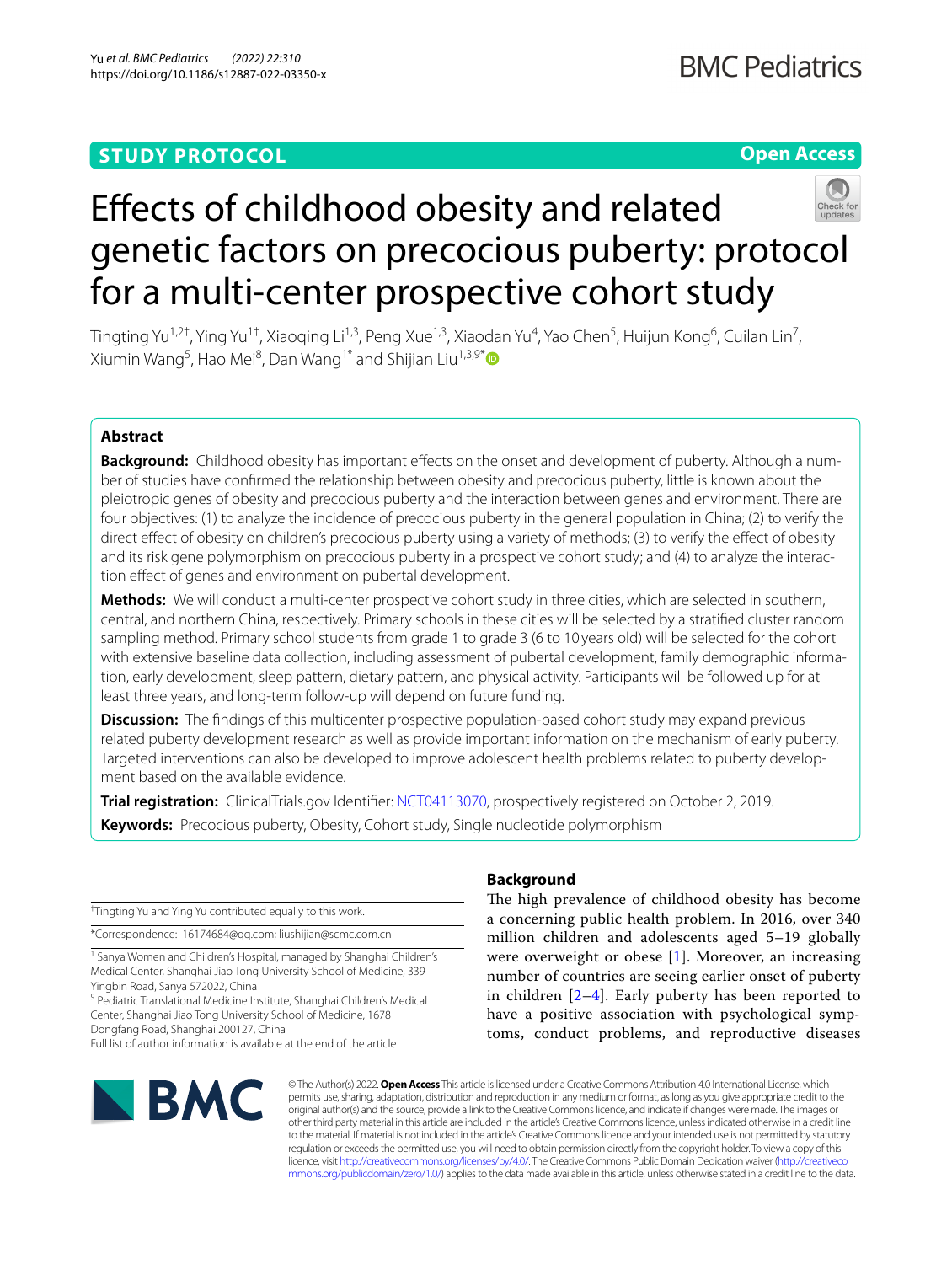[[5](#page-6-3), [6](#page-6-4)]. Puberty is a critical but complex process, since many factors, including genetic  $[7-9]$  $[7-9]$ , nutritional  $[10]$  $[10]$  $[10]$ , and environmental factors  $[11]$  $[11]$ , may influence its development.

Recently, growing evidence from cross-sectional [[12](#page-6-9)[–14](#page-6-10)], and longitudinal studies [[15](#page-6-11)] has indicated that obesity or a higher body mass index (BMI) is associated with earlier timing of puberty in girls. However, the relationship between obesity and timing of puberty onset in boys is inconsistent. Although several studies reported that boys with higher BMI or obesity are more likely to experience early puberty [\[12,](#page-6-9) [15,](#page-6-11) [16](#page-6-12)], some studies have suggested that delayed puberty is associated with obesity [\[17](#page-6-13), [18](#page-6-14)].

The occurrence of precocious puberty is closely related to obesity, and there exists some common pathogenesis. A previous study found a positive correlation between obesity and the level of leptin, a protein secreted by peripheral mature adipocytes; moreover, leptin and its receptor play key roles in the initiation of puberty onset and are important biomarkers involved in the regulation of both obesity and precocious puberty [[19](#page-6-15)]. Genetically speaking, over 600 genetic locus are associated with obesity, and many studies have focused on the *LEPR*, *MC4R,* and *FTO* genes [\[20](#page-6-16), [21\]](#page-6-17). In addition, precocious puberty is related to the *KISS1*, *MC4R*, and *LEPR* genes [[7](#page-6-5)[–9](#page-6-6)]. Consequently, pleiotropic genes like *LEPR* and *MC4R* could infuence the phenotype of both obesity and precocious puberty; however, their effect on precocity puberty and its magnitude are still unknown.

Previous studies on the relationship between obesity and precocious puberty have mostly been crosssectional studies, with few studies on pleiotropic genes of obesity and puberty. To explore the relationship between obesity and puberty development, this prospective cohort study will investigate the genetic, parental, social and family environment, lifestyle, and other determinants of puberty development. This protocol describes an overview of the design and methods of this cohort study, which is funded by the National Natural Science Foundation of China (grant number 81872637). The study objectives are as follows: I) analyzing the incidence of precocious puberty in the general population in China, examining the direct efect of childhood obesity on precocious puberty; II) exploring the relationship between prepuberty obesity and its risk genes and precocious puberty; III) determining the relationship between prepuberty obesity and its risk genes and hormone levels among children with precocious puberty; and IV) analyzing the interaction efect between genes and environmental factors on precocious puberty.

#### **Methods**

#### **Study design, setting, and participants** *Study design and sampling*

This study is a prospective multi-center cohort study sponsored by the Shanghai Children's Medical Center afliated to the School of Medicine, Shanghai Jiao Tong University and performed in three cities in southern, central, and northern China, namely, Zhongshan, Guangdong Province, Qufu, Shandong Province, and Dalian, Liaoning Province. According to socioeconomic level and geographical distribution, the districts of Zhongshan, Qufu, and Dalian are stratifed into urban districts in the central area and suburban districts in suburban areas. Using a stratifed cluster random sampling method, districts and schools will be selected according to geographical location and school size by a random number generator. Grade 1, 2, and 3 children (6 to 10 years old) from primary schools will be included in this study. However, participants with overweight or obesity with a history of hormone treatment in the past 6months as reported by parents in the questionnaire will be excluded.

We will carry out a nested case-control study, which will be nested in this cohort study. Participants in casecontrol study will be enrolled in four groups: children with normal weight and normal puberty, with normal weight and precocious puberty, with overweight/obesity and normal puberty, and with overweight/obesity and precocious puberty. And they will be measured body composition, collected venous blood, and stool at baseline, and collected urine samples at baseline and followup periods.

#### *Sample size*

Based on the formula for calculating the sample size of a cohort study at one-side signifcance level: [\[22](#page-6-18)].

$$
N = \left[\frac{u_{\alpha}\sqrt{2p(1-p)} + u_{\beta}\sqrt{p_1(1-p_1) + p_2(1-p_2)}}{p_1 - p_2}\right]^2
$$

According to the previous studies, the prevalence of precocious puberty was 4.85%  $(P_2)$  and 8.43%  $(P_1)$  of children aged 7–10years with normal weight and overweight, respectively [\[12](#page-6-9), [23](#page-6-19)]. A type I error (*α*) of 0.05,  $u_{0.05} = 1.96$ ;,  $\beta = 0.10$ ,  $u_{0.10} = 1.28$ ; and a loss of follow up rate of 15%, a total of 4152 children will be required in each center. Finally, inverse-variance weighting (IVW) methods will be used to adjust the sample size.

Based on the SNP gene diferences between diferent groups reported in the literature, Quanto 1.2.4 software (John Morrison, W. James Gauderman 2009, University of Southern California) was used to estimate sample sizes for each group. According to the previous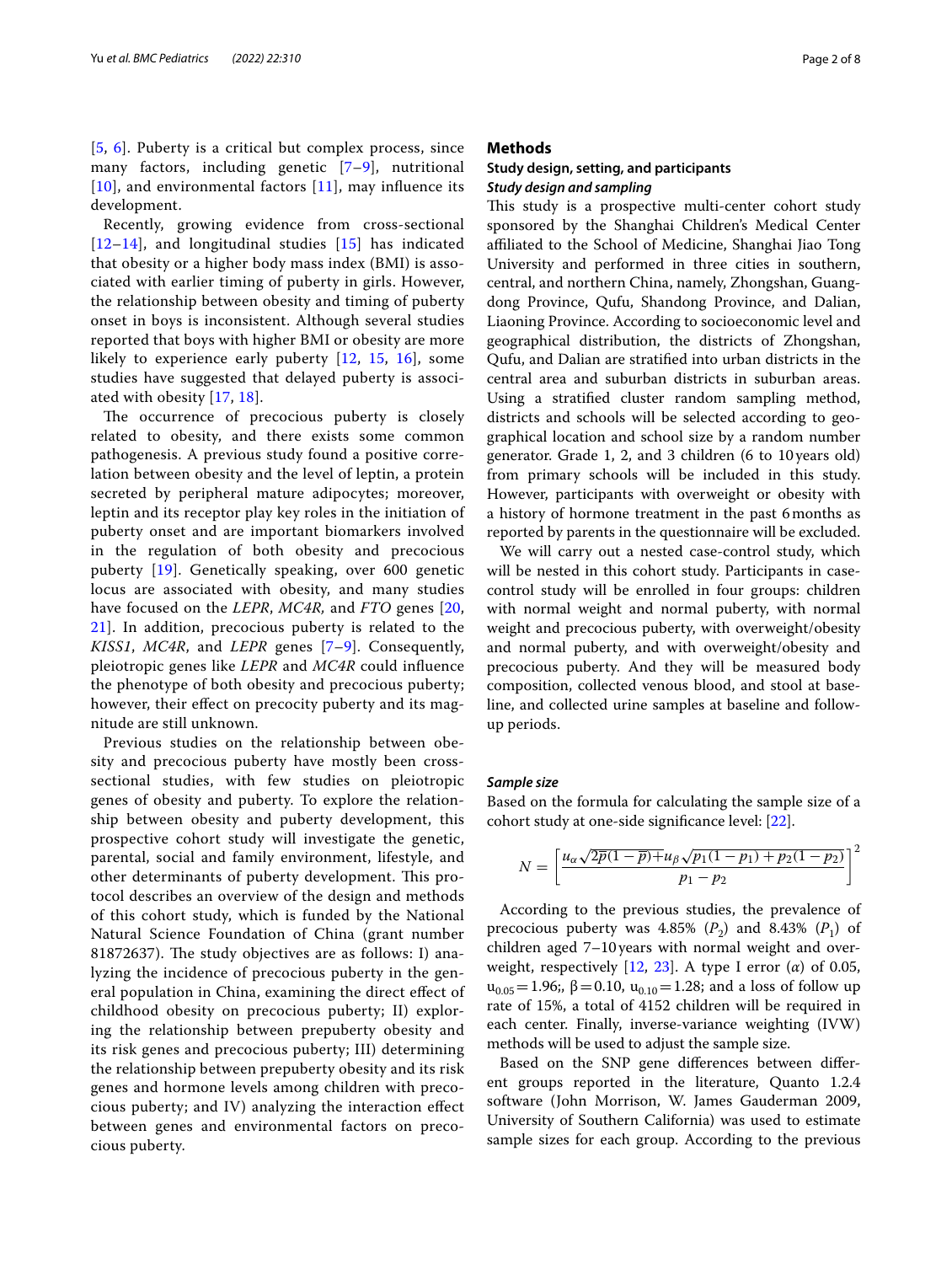pre-experimental results of obesity study showed that the allele frequency was 0.30 and the minimum allele frequency (MAF) was 0.10 using Additive Genetic Model (ADD), the type I error ( $\alpha$ ) of 0.05, the actual Power is 0.80, we need average of 800 participants per group and 3200 cases for four groups. Cases among four groups will be controlled by sex and age.

#### *Study procedure*

Participants will accept anthropometric measuring by clinicians from the three collaborating hospitals, including Bo Ai Hospital of Zhongshan, People's Hospital of Qu Fu, and Da Lian Children's Hospital. The cohort study was scheduled to begin in October, 2019, and the frst and secondary follow-up visits will be conducted one and two years later, respectively. A fowchart of the study design was shown in Fig. [1,](#page-2-0) and the investigation contents required at baseline, frst visit, and second visit were shown in Table [1](#page-2-1).

#### **Data collection**

#### *Genotyping and SNP selection*

Due to diferences in gene polymorphism distribution in diferent ethnic groups, we screened ten candidate genes and selected one or two representative single-nucleotide polymorphisms (SNPs) each gene on the basis of the Hans according to GWAS database ([www.genome.gov/](http://www.genome.gov/gwastudies) [gwastudies\)](http://www.genome.gov/gwastudies) and the related literatures, the candidate genes and SNPs were shown in Table [2](#page-3-0).

#### *Physical examination*

Anthropometric data, including weight (kg), height (cm), and waist circumference (cm), will be measured for each child standing without shoes and lightly clothed using standard techniques by one observer at baseline and the <span id="page-2-1"></span>**Table 1** The investigation content required at baseline, follow-up of the prospective cohort study

| <b>Items</b>                                                                 | <b>Baseline</b> | <b>First visit</b> | <b>Second visit</b> |
|------------------------------------------------------------------------------|-----------------|--------------------|---------------------|
| Children's health and family environment questionnaire (all<br>participants) |                 |                    |                     |
| Lifestyle                                                                    |                 |                    |                     |
| Family environment                                                           |                 |                    |                     |
| Parental information                                                         |                 |                    |                     |
| Early life information                                                       |                 |                    |                     |
| Physical examination (all participants)                                      |                 |                    |                     |
| Anthropometric measures                                                      |                 |                    |                     |
| Sexual development                                                           |                 |                    |                     |
| Biological samples (participants selected for case-control study)            |                 |                    |                     |
| <b>Blood</b>                                                                 |                 |                    |                     |
| Urine                                                                        |                 |                    |                     |
| Feces                                                                        |                 |                    |                     |
| Laboratory examination (participants selected for case-control<br>study)     |                 |                    |                     |
| Endogenous hormones                                                          |                 |                    |                     |
| Genes                                                                        |                 |                    |                     |
| <b>EEDs</b>                                                                  |                 |                    |                     |
| Gut microbiota                                                               |                 |                    |                     |

*EEDs* Environment endocrine disruptors

frst and second visit. Waist circumference will be measured midway between the lower edge of the rib and the upper edge of the ilium. All of the measurement indexes will be measured twice and averaged. Overweight and obesity are the main predictors of interest and will be defned by BMI value, which is calculated as weight (kg) divided by height squared  $(m^2)$ . Participants will be defned as normal weight, overweight, or obese if their BMI index is between 18.5 and  $25 \text{ kg/m}^2$ , greater than

<span id="page-2-0"></span>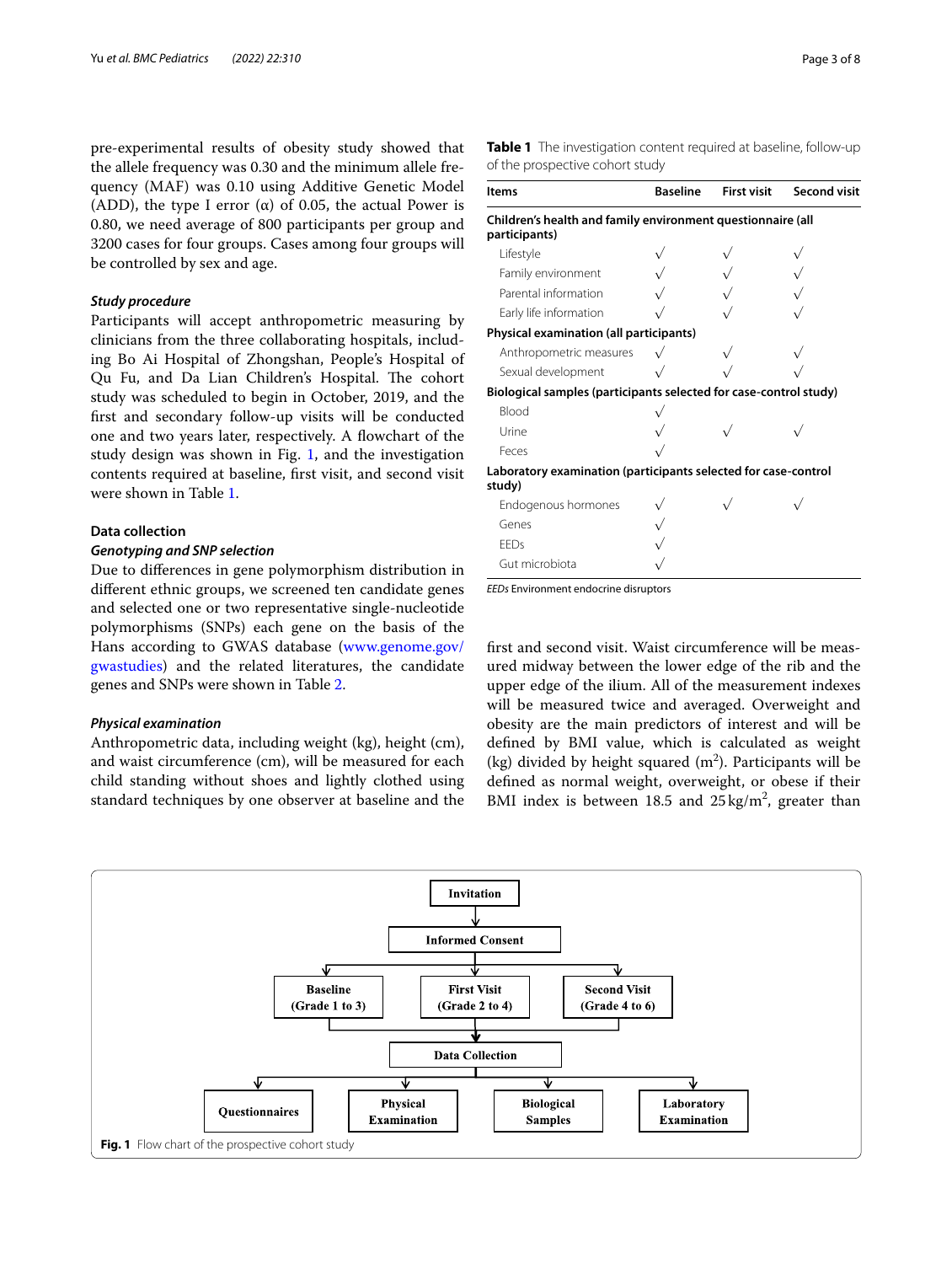<span id="page-3-0"></span>**Table 2** The characteristics of candidate gene associated with obesity and precocious puberty

| Gene               | Chr     | SNP <sub>1</sub> | SNP <sub>2</sub> |
|--------------------|---------|------------------|------------------|
| ADCY3              | 2p23.3  | rs6752378        | rs713586         |
| <b>BDNF</b>        | 11p14.1 | rs4923461        | rs7481311        |
| <b>FTO</b>         | 16q12.2 | rs1121980        | rs1558902        |
| KCTD15             | 19q12.1 | rs29941          | rs287103         |
| I FP               | 7g32.1  | rs104894023      | rs724159998      |
| NFGR1              | 1p31.1  | rs2568958        | rs2815752        |
| SFC <sub>16B</sub> | 1q25.2  | rs10913469       | rs543874         |
| TMFM18             | 2p25.3  | rs4854344        | rs2867125        |
| TNNI3K             | 1p31.1  | rs1040070        | rs1514175        |
| MC4R               | 18q22   | rs663129         | rs12970134       |

 $25\,\mathrm{kg/m^2}$ , or greater than  $30\,\mathrm{kg/m^2}$ , respectively, according to the age- and sex-specifc cutof standard for 2- to 18-year-old children proposed by the International Obesity Task Force (IOTF) [[24,](#page-6-20) [25](#page-6-21)]. Children with overweight or obesity and some participants with normal weight (matched for sex and age with children with obesity and overweight) will be recruited to analyze their body composition, including height, weight, fat-free mass, body fat mass, body fat rate, body water, muscle mass, basal metabolic rate, total energy consumption, protein, inorganic salt, and impedance.

#### *Sexual development assessment*

The primary outcome is the difference in incidence of precocious puberty between normal-weight and obese children.

Secondary sexual characteristics assessment for boys and girls will be conducted by male and female professional pediatric endocrinologists or pediatric care physicians separately in diferent rooms to protect the children's privacy. Breast development will be evaluated by visual inspection and palpation. Girls with overweight or obesity will be subjected to breast ultrasound to evaluate their nodules. In boys, testicular volume (TV) will be determined by palpation and an orchidometer. According to Marshall and Tanner [[26,](#page-6-22) [27](#page-6-23)], breast and pubic hair development are divided into 5 stages (stages I to V). Precocious puberty will be diagnosed according to the Tanner stage: onset of breast development stage II  $(B_2)$ or pubic hair development stage II ( $PH<sub>2</sub>$ ) or above before 8years or menarche before 10 years of age in girls, and PH<sub>2</sub> or testicular enlargement (TV $\geq$ 4ml) before 9 years of age in boys [[28](#page-6-24)[–30](#page-6-25)].

The presence of early puberty will be defined as children reaching a certain stage of puberty earlier than the median age of that stage  $[31]$  $[31]$ . According to previous studies, the median age of puberty onset (girls: breast or pubic hair development; boys: pubic hair or testicular volume development) of Chinese adolescents will be referenced [[32,](#page-6-27) [33](#page-6-28)], and the onset of menarche before 12 years of age in girls and of voice breaking before 13years of age in boys will also be defned as early puberty [\[34](#page-6-29)].

We separately evaluated the tanner stage for each breast among obese girls by using portable ultrasound (US), and chose the larger one as evaluation result. Tanner II by US is characterized as the presence of a hyperechoic retro-areolar nodule with a central star-shaped or linear hypoechoic area, this stage is assumed to mark the start of breast development [\[35\]](#page-6-30).

#### *Biospecimen collection and laboratory examination*

Children with overweight or obesity and some of the participants with normal weight (matched for sex and age) will be recruited to collect venous blood at baseline; urine samples will be collected at baseline and 1-year follow-up. A total of 2ml and 1ml venous blood will be collected in coagulation and anticoagulation collection tubes, respectively. These participants will receive a vacuum stool collection tube and 15-ml urine tube 1day before physical inspection, and they will be asked to collect stool and urine samples in the morning and take them to the researchers at school on the physical inspection day. All of the biological sample will be transferred with an ice bag to a local collaborating hospital within 2hours after collection. Blood samples in coagulation collection tubes will be centrifuged to extract serum. Then, all biospecimens will be transferred with dry ice to the Biobank of Shanghai Children's Medical Center and stored at  $-80^{\circ}$ C.

Part of the serum sample will be used to test folliclestimulating hormone (FSH), luteinizing hormone (LH), and estrogens (E2) in girls and testosterone (T) in boys; the residual serum will be used to test leptin, kisspeptin, and ghrelin levels. A whole-blood sample will be used to analyze the pleiotropic genes of precocious puberty and obesity.

Simultaneous quantifcation of 64 steroids, including EED in pediatric plasma and urine by LC–MS/MS. Using the SNaPshot technology of ultra-high throughput SNP typing to detect genetic markers, thousands of SNP loci can be detected in each reaction. ABI3730XL sequencer was used for simultaneous detection of several samples.

#### *Children's health and family environment questionnaire*

- i. Basic information of children, including age, sex, birth status, siblings, adoption, and physical and sexual development.
- ii. Basic Information of Children's Parents and Family Environment, including parents' educational level,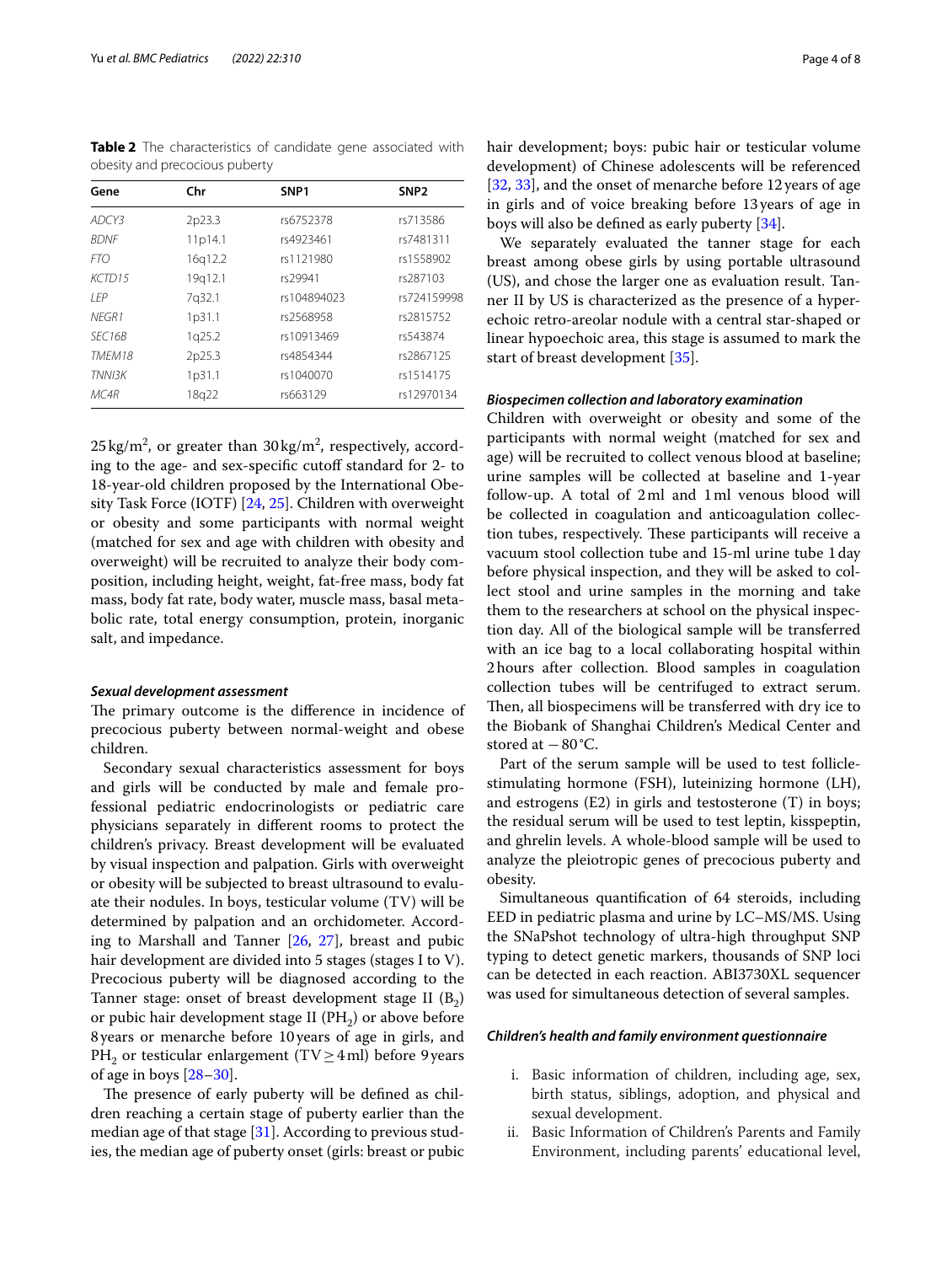occupation, weight status and marital status; and family annual income, and address.

- iii. A sleep pattern questionnaire, including wakeup time, bedtime, and daytime napping time on workdays and weekdays and chronotype (morning, intermediate, or evening type), is used to document the sleep/wake patterns of children in the past week.
- iv. The dietary habit questionnaire, which consists of food consumption frequency, frequency of consuming plastic or tin packaged products, and frequency of consuming take-out food during the past week [[36](#page-6-31), [37](#page-6-32)].
- v. Physical activity habits are assessed using the Physical Activity Questionnaire to record the days and times of high-, moderate-, and low-intensity activities of children during the past week [[38](#page-6-33)].
- vi. Items from the Pubertal Development Scale (PDS) are also adapted to assess puberty development, which is indicated by 4 items (growth spurt, pubic hair, skin changes, and breast development) in girls and by 5 items (growth spurt, pubic hair, skin changes, voice breaking, and facial hair) in boys. For each, the parent rates his or her child's development as "has not started yet," "has barely started," "has definitely started," "seems complete," or "unclear." For each adolescent, the PDS score is the mean of the sum of items [[39\]](#page-6-34).

#### **Data analysis**

Categorical variables will be reported as the number and percentage and analyzed by a chi-square test to compare the distribution between groups. The *t*-test, analysis of variance, and Wilcoxon rank-sum test will be used to compare the diferences in distribution of continuous variables, which will be described by mean $\pm$ standard deviation (*SD*) for normal data or median with interquartile range for non-normal data.

Based on the discovered pleiotropic genes and obesityrelated risk loci (SNPS), we will examine the distribution of gene polymorphisms (SNPS). For obesity-related SNPs of these genes, Efect size Weighting was carried out according to the method reported by Speliotes EK et al. [[40\]](#page-7-0), and then genetic risk scores (GRS) will been calculated using the method established in our previous study [[41\]](#page-7-1). That is, the number of effective Allele genes (Allele) was calculated, then the weighted value was multiplied, and fnally the combined GRS of SNPs of all candidate genes in this study was accumulated.

The effects of exposure factors on outcomes will be evaluated after adjusting confounding factors using logistic regression or multiple linear regression. To analyze whether there is a linear trend of GRS among four groups: children with normal weight and normal puberty, with normal weight and precocious puberty, with overweight/ obesity and normal puberty, and with overweight/obesity and precocious puberty, the Cochran–Mantel–Haenszel Trend Test will be used. After 3 years' follow-up, a causal relationship model between exposure factors and outcomes will be established by using Mendelian randomization (MR) and Egger's regression models and assessed by sensitivity analysis. Statistical analyses will be performed by using IBM SPSS, STATA and R statistical packages. and the level of significance will be set at  $p < 0.05$ .

#### **Discussion**

In this protocol, we described the study design, data collection methods, and analysis of a prospective cohort study in a population-based primary school children. According to the geographical distribution, we chose three cities in northern, central, and southern China and did our best to carry out this study to ensure the representativeness of the population. Students in grades 1 to 3 in randomly selected primary schools are expected to represent local school-age children.

By collecting information on factors such as children's family environment, lifestyle, and genes, this study will analyze the efect of these factors on children's physical development from the perspectives of heredity and environment. As a longitudinal study, this study will start earlier in development than previous studies to capture the impact of early childhood experiences on puberty development. Puberty is defned through visual and palpation inspection by a clinical doctor combined with ultrasonic diagnostics; previous studies have depended on selfreports or clinical palpation by non-professional volunteers, which are less sensitive and precise measurements, especially for breast development assessment among obese girls, which may lead to overestimating the precocious puberty detection rate among obese girls, since it is difcult to distinguish adipose tissue and breast tissue, so we will use ultrasonic examination in this study. Although the relationship between obesity and the sexual development of children has been confrmed in both genders by many earlier studies, due to the racial diferences in the infuence of obesity on sexual precocity, the relationship between obesity and early development is controversial among boys. Through this prospective cohort study, we will further investigate the relationship between obesity and development among Chinese mainland children.

To expand the previous research on puberty development, this study starts from the gene pleiotropy of obesity and takes the lead in studying the infuence of the genetic polymorphism of obesity on precocious puberty. Although studies on genetic polymorphism of obesity or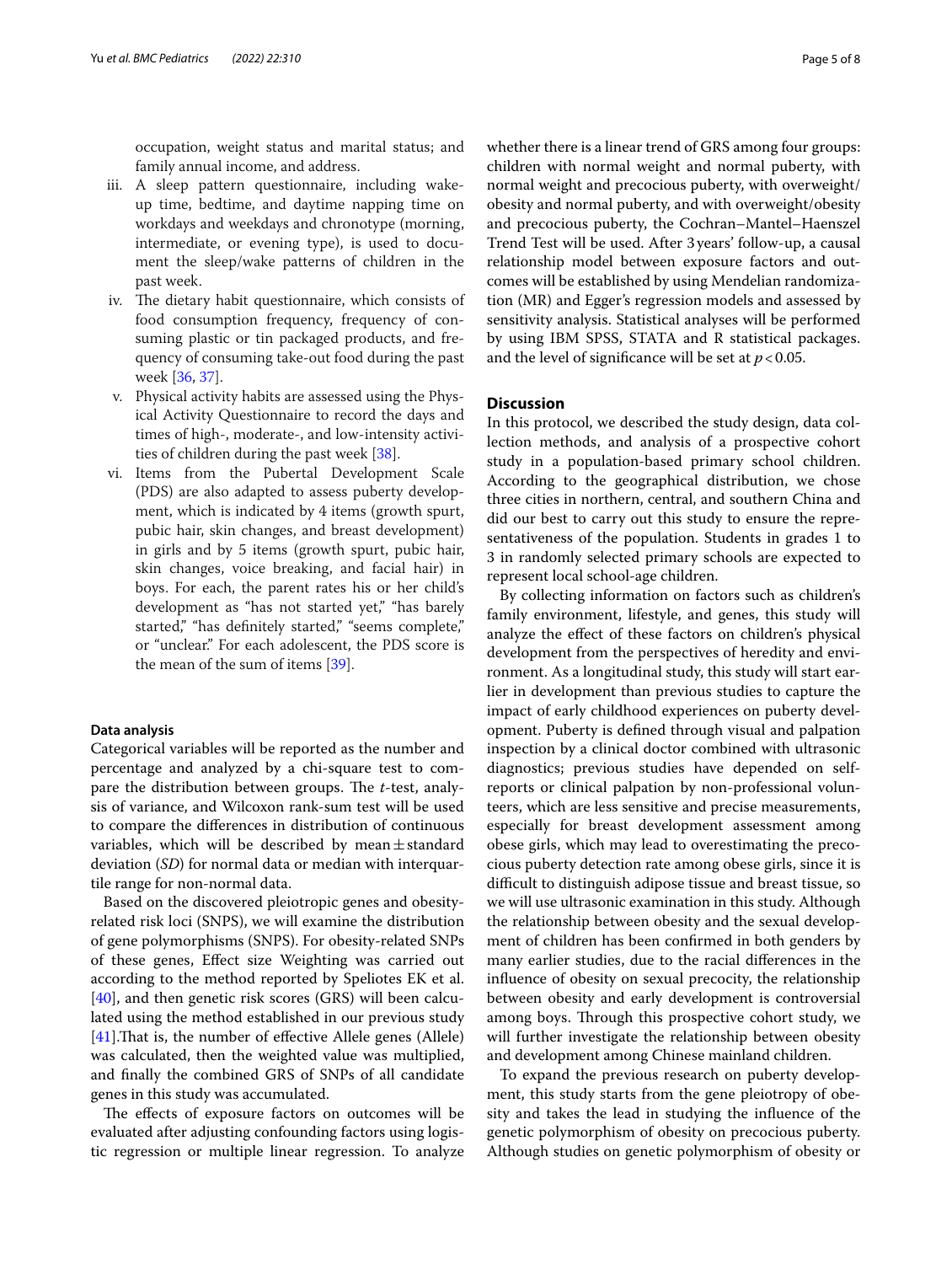precocious puberty in girls have been performed previously, there has been no report on the combination of the two phenotypes, which is expected to reveal the genetic mechanism of the association between childhood obesity and precocious puberty.

At the same time, this study adopts several new analysis techniques, such as Mendelian randomization and Egger's test, to verify potential pleiotropic genes and further identify the mediating role of obesity in the relationship between pleiotropic genes and precocity. There is a lack of understanding of the direction and extent of the efect of life behaviors and habits on the internal rhythm and timing of puberty and how external factors interact with genetics to infuence the indicators of adolescent development, such as secondary sexual characteristics development and sex hormone levels. Through these analysis methods, we can understand the direct and indirect efects of these infuence factors on child growth and development.

This study has several limitations that should be considered. First, information on the diets and physical activity of children will be collected through parent reports, which may lead to bias due to a lack of information on children' behaviors at school. Second, detection of the number of genes and SNP is limited by research funding, and there can be diferences in gene polymorphism distribution in diferent ethnic groups; therefore, we are basing our analysis on Han people according to the GWAS directory database [\(www.genome.gov/gwastudies\)](http://www.genome.gov/gwastudies) and literature reports on potential candidate genes to screen pleiotropic genes related to obesity and precocious puberty. However, only 2 SNPs per candidate gene will be tested in this study. Despite these limitations, China is a country of great ethnic and genetic diversity. Up to now, there have been few prospective cohort studies on obesity and puberty development in China. Through this multicenter prospective population-based cohort study, we expect to fnd that obesity and the external environment indeed have an impact on puberty development in Chinese children. It is possible to develop directional intervention measures on the basis of the established evidence for youth at risk in families, communities, or schools to improve the adolescent health.

#### **Study status**

Enrollment of prospective longitudinal study participants had begun in October 2019. However, due to the COVID-19 epidemic, our investigation in diferent city cannot carried out simultaneously. Currently (as of April 2022), data collection of baseline survey in Zhongshan, Guangdong province and Qufu, Shandong province were done in December 2020, and the frst year follow-up in two of above cities were fnished in January 2022. Data

<span id="page-5-0"></span>

|           |  | Table 3 The basic characteristics of the subjects in Qufu and |  |  |  |
|-----------|--|---------------------------------------------------------------|--|--|--|
| Zhongshan |  |                                                               |  |  |  |

| Category              | Girls        | <b>Boys</b>  | Total        |
|-----------------------|--------------|--------------|--------------|
|                       | 3993 (%)     | 4630 (%)     | 8623 (%)     |
| Age (years)           |              |              |              |
| $6 \leq$ age $< 8$    | 2365 (59.23) | 2821 (60.93) | 5186 (60.14) |
| $8 \leq$ age $<$ 11   | 1628 (40.77) | 1809 (39.07) | 3437 (39.86) |
| <b>Districts</b>      |              |              |              |
| Urban                 | 3151 (78.91) | 3518 (75.98) | 6669 (77.34) |
| Suburban              | 842 (21.09)  | 1112 (24.02) | 1954 (22.66) |
| <b>Weight status</b>  |              |              |              |
| Thinness              | 720 (18.04)  | 629 (13.59)  | 1349 (15.64) |
| Normal weight         | 2594 (64.96) | 2801 (60.50) | 5395 (62.57) |
| Overweight or obesity | 679 (17.00)  | 1200 (25.91) | 1879 (21.79) |
|                       |              |              |              |

collection and the analysis of the results is ongoing. The baseline survey in Dalian, Liaoning province is scheduled to begin in December 2022. The baseline characters of this survey in Zhongshan, Guangdong province and Qufu, Shandong province were summarized in Table [3.](#page-5-0)

#### **Abbreviations**

BMI: Body mass index; TV: Testicular volume; B: Breast; PH: Pubic hair; FSH: Follicle-stimulating hormone; LH: Luteinizing hormone; E <sub>2</sub>: Estrogens; T: Testosterone; EED: Environmental endocrine disruptors; SD: Standard deviation; PDS: Pubertal Development Scale; GRS: Genetic risk score; MR: Mendelian randomization; SNP: Single-nucleotide polymorphism.

#### **Acknowledgements**

We would like to thank the children, parents, and teachers who participated in this research for their help and cooperation.

#### **Authors' contributions**

X.Y., Y.C., X.W., H.M., and S.L. conceived and designed the study. T.Y., X.L., P.X., H.K., C.L., and S.L. will be responsible for performing the research, including participants enrollment, data collection, and data extraction. H.M. and S.L. will be responsible for data analysis. T.Y., Y.Y., D.W. and S.L. drafted and revised the fnal manuscript. All of the authors have read and approved the manuscript.

#### **Funding**

This study was supported by National Science Foundation of China [81872637, 81903341, 82173534], the Foundation of National Facility for Translational Medicine, Shanghai[TMSK-2020-124], Special Program for Women and Children health (2020YJZX0212), Cultivation Project of Clinical Research from SCMC (LY-SCMC2020–06), Shanghai Municipal Education Commission-Gaofeng Clinical Medical Grant Support (20152220), Medical and Industrial Cross Research Foundation from Shanghai Jiao Tong University (YG2019QNA05). The above funders provided fnancial support for the research. The funders had no role in the study design, data collection, analysis, interpretation, decision to publish or preparation of the manuscript.

#### **Availability of data and materials**

The datasets used and/or analyzed during the current study are available from the corresponding author on reasonable request.

#### **Declarations**

#### **Ethics approval and consent to participate**

All procedures involving human subjects are approved by the institution review board of Shanghai Children's Medical Center [SCMCIRB-K2019007], Bo Ai Hospital of Zhongshan [KY-2019-004-01], Qu Fu People's Hospital.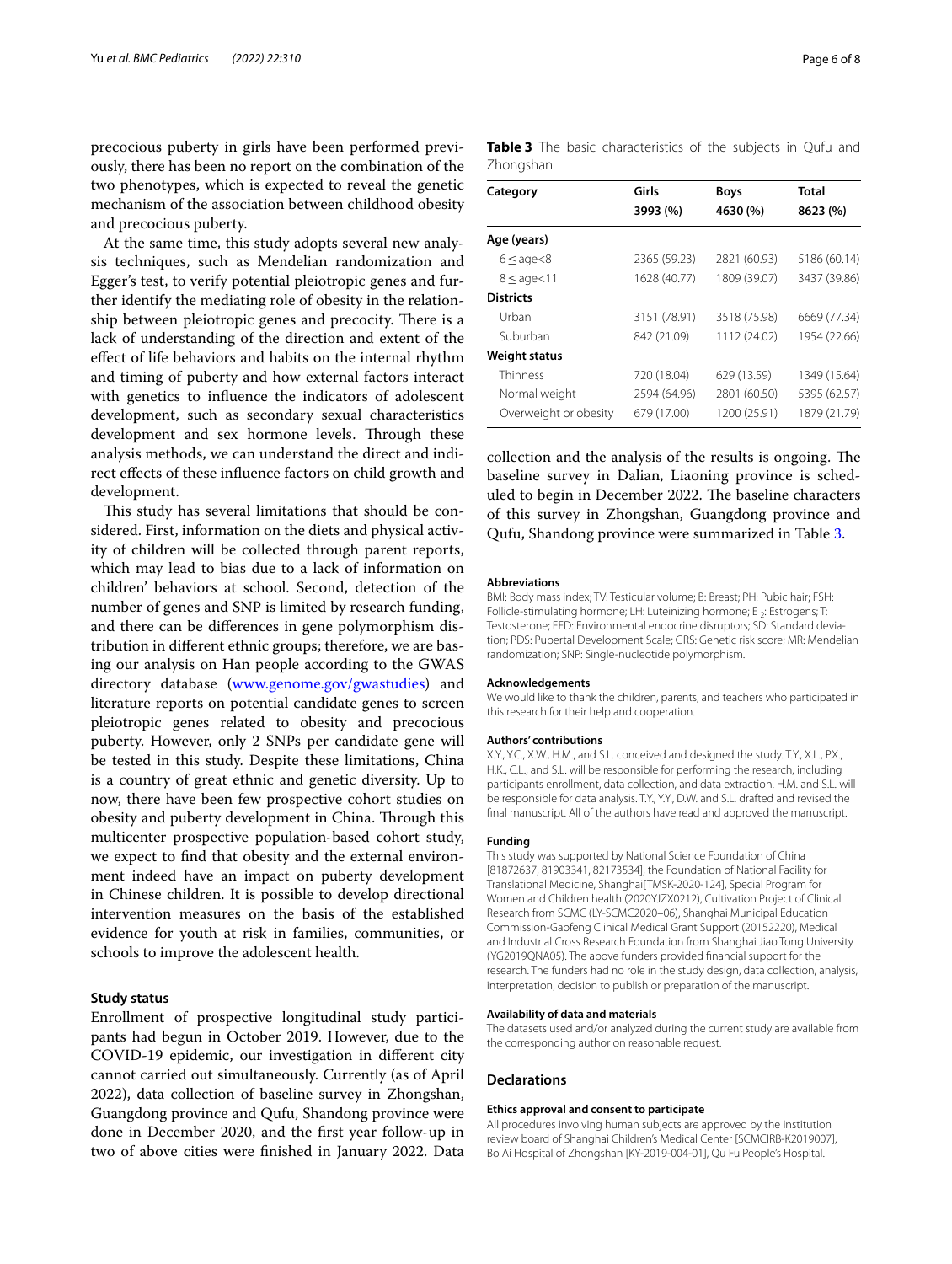According to the policy of the International Committee of Medical Journal Editors, the study has been registered in the ClinicalTrials.gov Protocol Registration and Results System (ClinicalTrials.gov, NCT04113070). Prior to the study, all of the personnel will receive unifed training. Before data collection, personnel will explain the purpose of this study to the participants, and written consent will be obtained from the participants and their guardians.

#### **Consent for publication**

Not applicable.

#### **Competing interests**

The authors declare that they have no competing interests.

#### **Author details**

<sup>1</sup> Sanya Women and Children's Hospital, managed by Shanghai Children's Medical Center, Shanghai Jiao Tong University School of Medicine, 339 Yingbin Road, Sanya 572022, China. <sup>2</sup> Office of Hospital Infection Management, The Fourth Affiliated Hospital of Anhui Medical University, Hefei, Anhui, China. <sup>3</sup> School of Public Health, Shanghai Jiao Tong University School of Medicine, Shanghai, China. <sup>4</sup> Department of Developmental and Behavioral Pediatrics, Shanghai Children's Medical Center, Shanghai Jiao Tong University School of Medicine, Shanghai, China. <sup>5</sup> Department of Endocrinology and Genetic Metabolism, Shanghai Children's Medical Center, Shanghai Jiao Tong University School of Medicine, Shanghai, China. <sup>6</sup>Department of Pediatrics, Qu Fu People's Hospital, Qufu, Shandong, China. <sup>7</sup> Boai Hospital of Zhongshan, Southern Medical University, Zhongshan, Guangdong, China. <sup>8</sup>Department of Data Science, School of Population Health, University of Mississippi Medical Center, Jackson, MS, USA. <sup>9</sup> Pediatric Translational Medicine Institute, Shanghai Children's Medical Center, Shanghai Jiao Tong University School of Medicine, 1678 Dongfang Road, Shanghai 200127, China.

#### Received: 25 April 2021 Accepted: 11 May 2022 Published online: 27 May 2022

#### **References**

- <span id="page-6-0"></span>1. WHO. Obesity and overweight. World Health Organization (WHO) 2017.
- <span id="page-6-1"></span>2. Gaete X, Garcia R, Riquelme J, et al. Age of onset of puberty in Chilean boys according to testicular volume and Tanner stage. Rev Med Chil. 2015;143:297–303.
- 3. Brix N, Ernst A, Lauridsen LLB, et al. Timing of puberty in boys and girls: a population-based study. Paediatr Perinat Epidemiol. 2019;33:70–8.
- <span id="page-6-2"></span>4. Biro FM, Greenspan LC, Galvez MP, et al. Onset of breast development in a longitudinal cohort. Pediatrics. 2013;132:1019–27.
- <span id="page-6-3"></span>5. Mendle J, Ryan RM, McKone KMP. Age at menarche, depression, and antisocial behavior in adulthood. Pediatrics. 2018;141:e20171703.
- <span id="page-6-4"></span>6. Golub MS, Collman GW, Foster PMD, et al. Public health implications of altered puberty timing. Pediatrics. 2008;121:S218.
- <span id="page-6-5"></span>7. Silveira LG, Noel SD, Silveira-Neto AP, et al. Mutations of the KISS1 gene in disorders of puberty. J Cli Endocrinol Metab. 2010;95:2276–80.
- 8. Liu R, Kinoshita M, Adolf MC, et al. Analysis of the role of the Mc4r system in development, growth, and puberty of Medaka. Front Endocrinol. 2019;10:213.
- <span id="page-6-6"></span>9. Haldar A, French MC, Brauning R, et al. Single-nucleotide polymorphisms in the LEPR gene are associated with divergent phenotypes for age at onset of puberty in Davisdale ewes. Biol Reprod. 2014;90:33.
- <span id="page-6-7"></span>10. Villamor E, Jansen EC. Nutritional determinants of the timing of puberty. Ann Rev Pub Health. 2016;37:33–46.
- <span id="page-6-8"></span>11. Boynton-Jarrett R, Harville EW. A prospective study of childhood social hardships and age at menarche. Ann Epidemiol. 2012;22:731–7.
- <span id="page-6-9"></span>12. Chen C, Zhang Y, Sun W, et al. Investigating the relationship between precocious puberty and obesity: a cross-sectional study in Shanghai. China BMJ Open. 2017;7:e014004–e04.
- 13. Crocker MK, Stern EA, Sedaka NM, et al. Sexual dimorphisms in the associations of BMI and body fat with indices of pubertal development in girls and boys. J Cli Endocrinol Metab. 2014;99:E1519–29.
- <span id="page-6-10"></span>14. Al-Awadhi N, Al-Kandari N, Al-Hasan T, et al. Age at menarche and its relationship to body mass index among adolescent girls in Kuwait. BMC Public Health. 2013;13:29.
- <span id="page-6-11"></span>15. Lundeen EA, Norris SA, Martorell R, et al. Early life growth predicts pubertal development in south African adolescents. J Nutr. 2016;146:622–9.
- <span id="page-6-12"></span>16. Tomova A, Robeva R, Kumanov P. Infuence of the body weight on the onset and progression of puberty in boys. J Pediatr Endocrinol Metab. 2015;28:859–65.
- <span id="page-6-13"></span>17. Lee JM, Wasserman R, Kaciroti N, et al. Timing of puberty in overweight versus obese boys. Pediatrics. 2016;137:e20150164.
- <span id="page-6-14"></span>18. Kleber M, Schwarz A, Reinehr T. Obesity in children and adolescents: relationship to growth, pubarche, menarche, and voice break. J Pediatr Endocrinol Metab. 2011;24:125–30.
- <span id="page-6-15"></span>19. Martos-Moreno GA, Barrios V, Argente J. Normative data for adiponectin, resistin, interleukin 6, and leptin/receptor ratio in a healthy Spanish pediatric population: relationship with sex steroids. Eur J Endocrinol. 2006;155:429–34.
- <span id="page-6-16"></span>20. Tabassum R, Mahendran Y, Dwivedi OP, et al. Common variants of IL6, LEPR, and PBEF1 are associated with obesity in Indian children. Diabetes. 2012;61:626–31.
- <span id="page-6-17"></span>21. Almeida SM, Furtado JM, Mascarenhas P, et al. Association between LEPR, FTO, MC4R, and PPARG-2 polymorphisms with obesity traits and metabolic phenotypes in school-aged children. Endocrine. 2018;60:466–78.
- <span id="page-6-18"></span>22. EPITOOLS. Sample size for a Cohort study. [https://epitools.ausvet.com.](https://epitools.ausvet.com.au/cohortss) [au/cohortss](https://epitools.ausvet.com.au/cohortss). Accessed 10 Apr 2022.
- <span id="page-6-19"></span>23. Chen C, Jin Z, Yang Y, et al. Prevalence of grade 1, 2 and 3 thinness is associated with lower socio-economic status in children in Shanghai. China Public Health Nutr. 2016;19:2002–10.
- <span id="page-6-20"></span>24. Cole TJ, Bellizzi MC, Flegal KM, et al. Establishing a standard defnition for child overweight and obesity worldwide: international survey. BMJ Clin Res. 2000;320:1240–3.
- <span id="page-6-21"></span>25. Cole TJ, Flegal KM, Nicholls D, et al. Body mass index cut offs to define thinness in children and adolescents: international survey. BMJ Clin Res. 2007;335:194.
- <span id="page-6-22"></span>26. Marshall WA, Tanner JM. Variations in the pattern of pubertal changes in boys. Arch Dis Child. 1970;45:13–23.
- <span id="page-6-23"></span>27. Marshall WA, Tanner JM. Variations in pattern of pubertal changes in girls. Arch Dis Child. 1969;44:291–303.
- <span id="page-6-24"></span>28. Bridges NA, Christopher JA, Hindmarsh PC, et al. Sexual precocity: sex incidence and aetiology. Arch Dis Child. 1994;70:116–8.
- 29. Lebrethon MC, Bourguignon JP. Management of central isosexual precocity: diagnosis, treatment, outcome. Curr Opin Pediatr. 2000;12:394–9.
- <span id="page-6-25"></span>30. Kaplowitz PB. Update on precocious puberty: who should be treated? Adv Pediatr Infect Dis. 2020;67:93–104.
- <span id="page-6-26"></span>31. Wang Y. Is obesity associated with early sexual maturation? A comparison of the Association in American Boys Versus Girls. Pediatrics. 2002;110:903.
- <span id="page-6-27"></span>32. Sun Y, Tao F-B, Su P-Y, et al. National estimates of the pubertal milestones among urban and rural Chinese girls. J Adolesc Health. 2012;51:279–84.
- <span id="page-6-28"></span>33. Sun Y, Tao F, Su P-Y, et al. National estimates of pubertal milestones among urban and rural Chinese boys. Ann Hum Biol. 2012;39:461–7.
- <span id="page-6-29"></span>34. Ong KK, Bann D, Wills AK, et al. Timing of voice breaking in males associated with growth and weight gain across the life course. J Cli Endocrinol Metab. 2012;97:2844–52.
- <span id="page-6-30"></span>35. García CJ, Espinoza A, Dinamarca V, et al. Breast US in children and adolescents. Radiographics. 2000;20:1605–12.
- <span id="page-6-31"></span>36. Y. Chen HH, L. Shen and Y. LV. Urine bisphenol-a level and habits of life in relation to precocious puberty in girls. Chin. J Child Health Care. 2013;21:237–40 (in Chinese).
- <span id="page-6-32"></span>37. Song Y, Dong S, Jiang Y, et al. Association between television viewing and dietary patterns among preschool children. Chin J Eviden Based Pediatrics. 2014;9:447–51 (in Chinese).
- <span id="page-6-33"></span>38. Kantomaa MT, Stamatakis E, Kankaanpää A, et al. Physical activity and obesity mediate the association between childhood motor function and adolescents' academic achievement. Proc Natl Acad Sci U S A. 2013;110:1917–22.
- <span id="page-6-34"></span>39. Chan NPT, Sung RYT, Nelson EAS, et al. Measurement of pubertal status with a Chinese self-report pubertal development scale. Matern Child Health J. 2010;14:466–73.